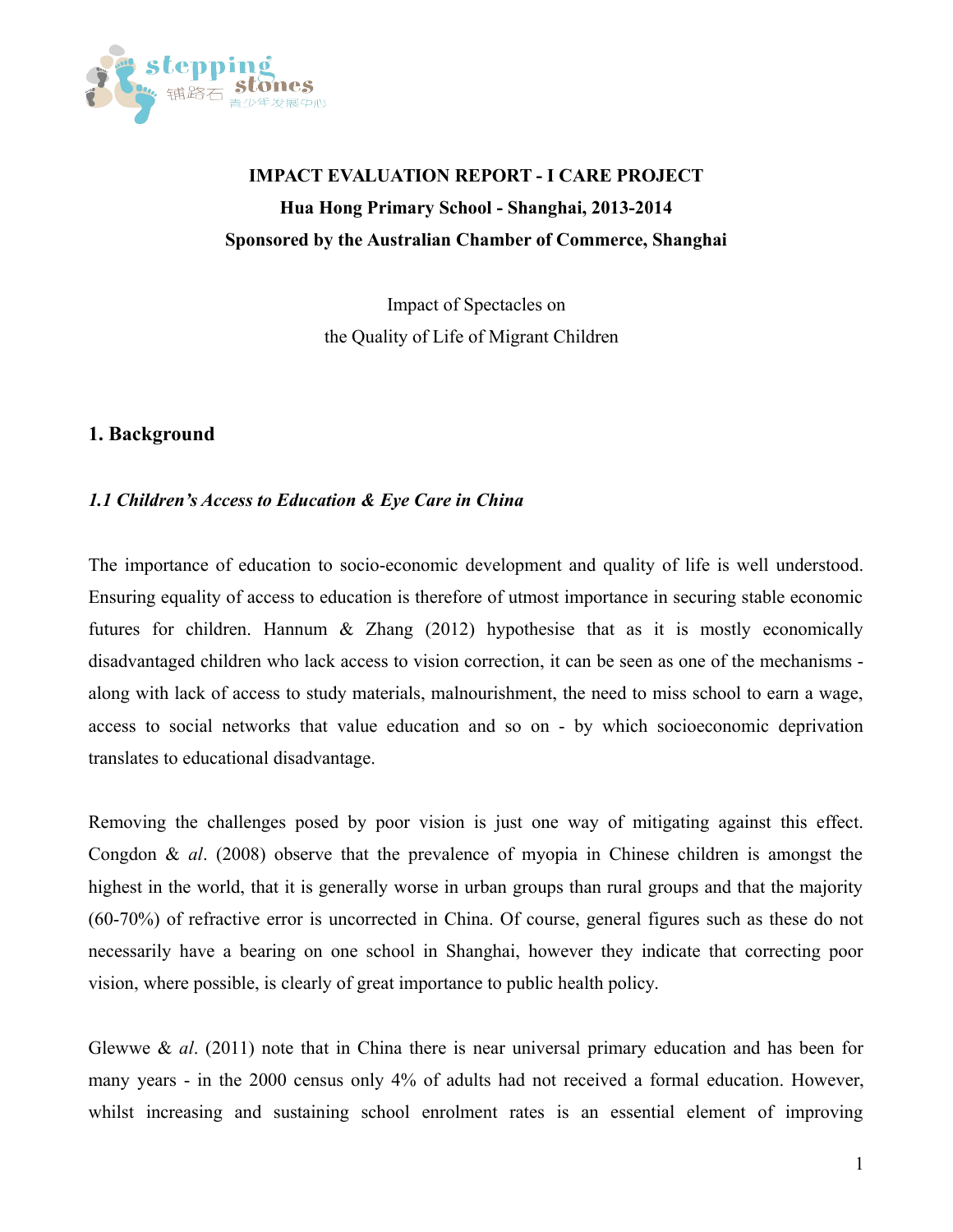

educational outcomes and socioeconomic quality of life, enrolment on its own is not sufficient. The mere presence of children at school will not have an impact if, once they are there, their learning is not effective. Clearly the challenge in China is not one of enrolment but of ensuring equality of access to education once children are in school. The Stepping Stones' I Care Project seeks to remove at least one of the barriers to effective learning that children are faced with, that of poor vision, and in doing so hopefully contribute to securing children's well-being and quality of life both in and out of the classroom.

#### *1.2 Stepping Stones & the I Care Project*

The **objective** of Stepping Stones' I Care Project is to improve the vision of disadvantaged children in China in order to increase their chance of educational success, through the free provision of essential eye care equipment and services.

The I Care Project arose from Stepping Stones' English teaching volunteers observing that eye problems among their migrant students – some of them serious – were going untreated. Around 30% of primary school students need glasses, but for a variety of socio-economic reasons, only a very small minority of parents provide them with glasses. Eye problems such as squint or strabismus and "lazy eye" or amblyopia are as common in migrant populations as they are in the rest of the Chinese population. Migrant children that are beset by such eye problems mostly go untreated mainly due to lack of resources and medical insurance coverage, leading to the future deterioration of the children's vision. In the short run, eye problems severely affect the quality of the children's life and pose impediments to their learning prospects. To respond, the I Care project provides free eye testing to children attending schools for migrants in Shanghai. Free treatment is also provided as required (i.e. provision of glasses and/or the conduct of simple eye operations). Additionally, the project raises awareness of eye care issues among students, parents and teachers in order to increase the buy-in and support from students, parents and school staff, thus ensuring the intervention's effectiveness.

Since 2008, with the support of several sponsors - including the **Australian Chamber of Commerce, Shanghai** (**AustCham Shanghai**) -, Stepping Stones has partnered with Ai Er Hospital to conduct eye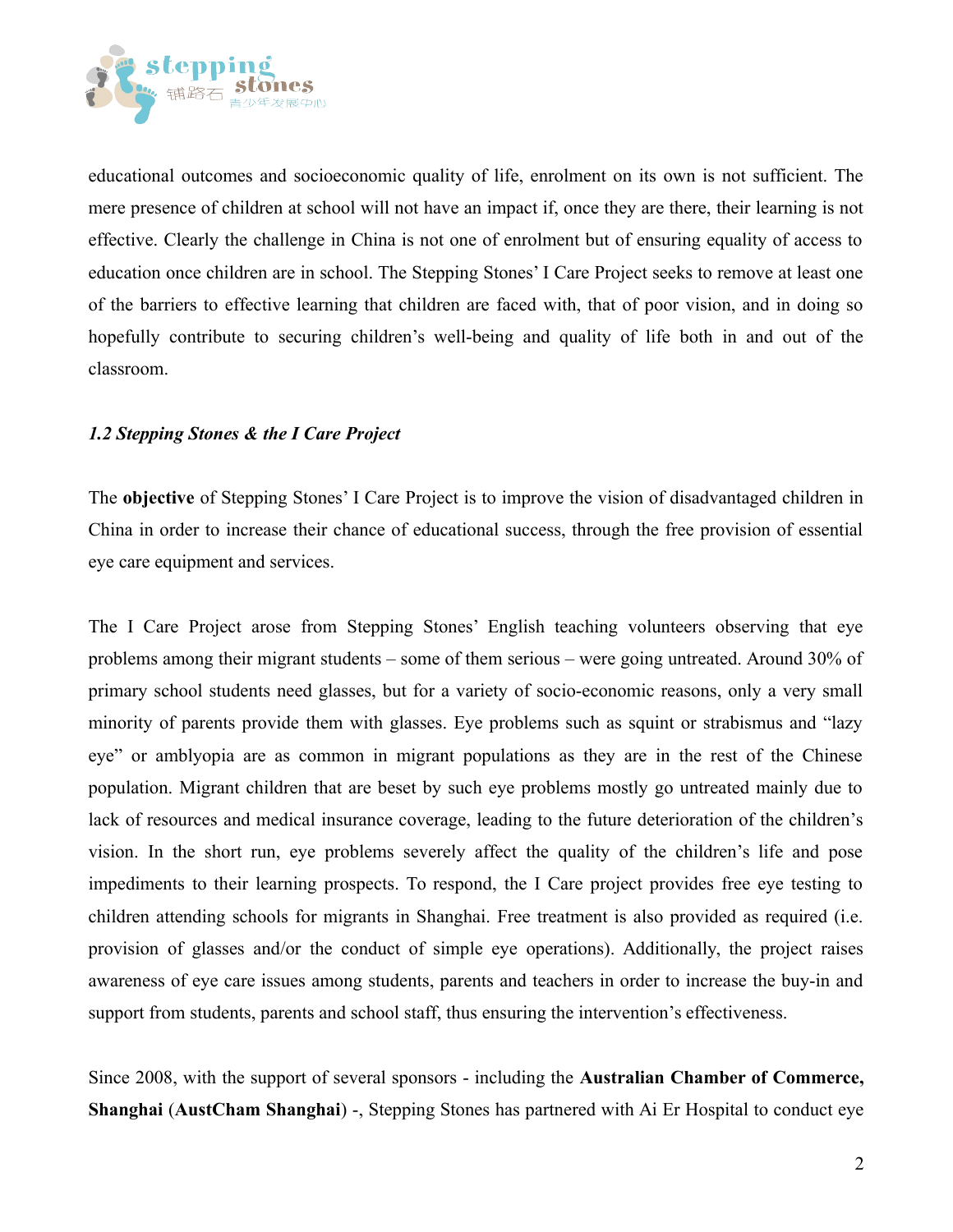

screening in 10 migrant schools in Shanghai, has screened the eyesight of around 9,138 migrant students, provided free spectacles for 1462 students and free eye surgery to correct a squint for 17 students.

## *1.3 Hua Hong Primary School's I Care Project (2013-2014)*

Through support from **AustCham Shanghai**, Hua Hong Primary School has benefited from the I Care project, where 932 students were given free eye testing and an interactive 40 minute class on eye care. The eye testing was conducted by Ai'er Eye Hospital's staff and the class on eye care was delivered by **AustCham** volunteers. Of the 932 students tested, 229 students were given glasses while 1 student underwent a simple surgical procedure to correct a squint.

# **2. Impact Evaluation of Hua Hong Primary School's I Care Project**

Stepping Stones, subscribing to a results-based approach in its work, has put a Monitoring and Evaluation system in place to objectively measure the impact of the I Care project. In order to fully capture the project's impact on beneficiaries' lives and education, two different evaluation frameworks have been developed: (1) interviews with beneficiaries to ascertain usage rates and reasons for nonusage of spectacles; and (2) baseline and follow-up survey to assess whether the provision of eye treatment to students has an effect on their quality of life.

#### *2.1 Usage rates*

Stepping Stones went back to the schools two months after the children had received spectacles. Direct observation and interviews with students were conducted to ascertain usage rates as well as reasons for non-usage. For the purposes of this study, the students were assessed to be either wearing the spectacles they had been given or not wearing them. The first category included those students who wore their glasses consistently, only sometimes wore them (*e.g.* in class), or only wore them to complete homework. The second category included students who didn't wear their spectacles at all for reasons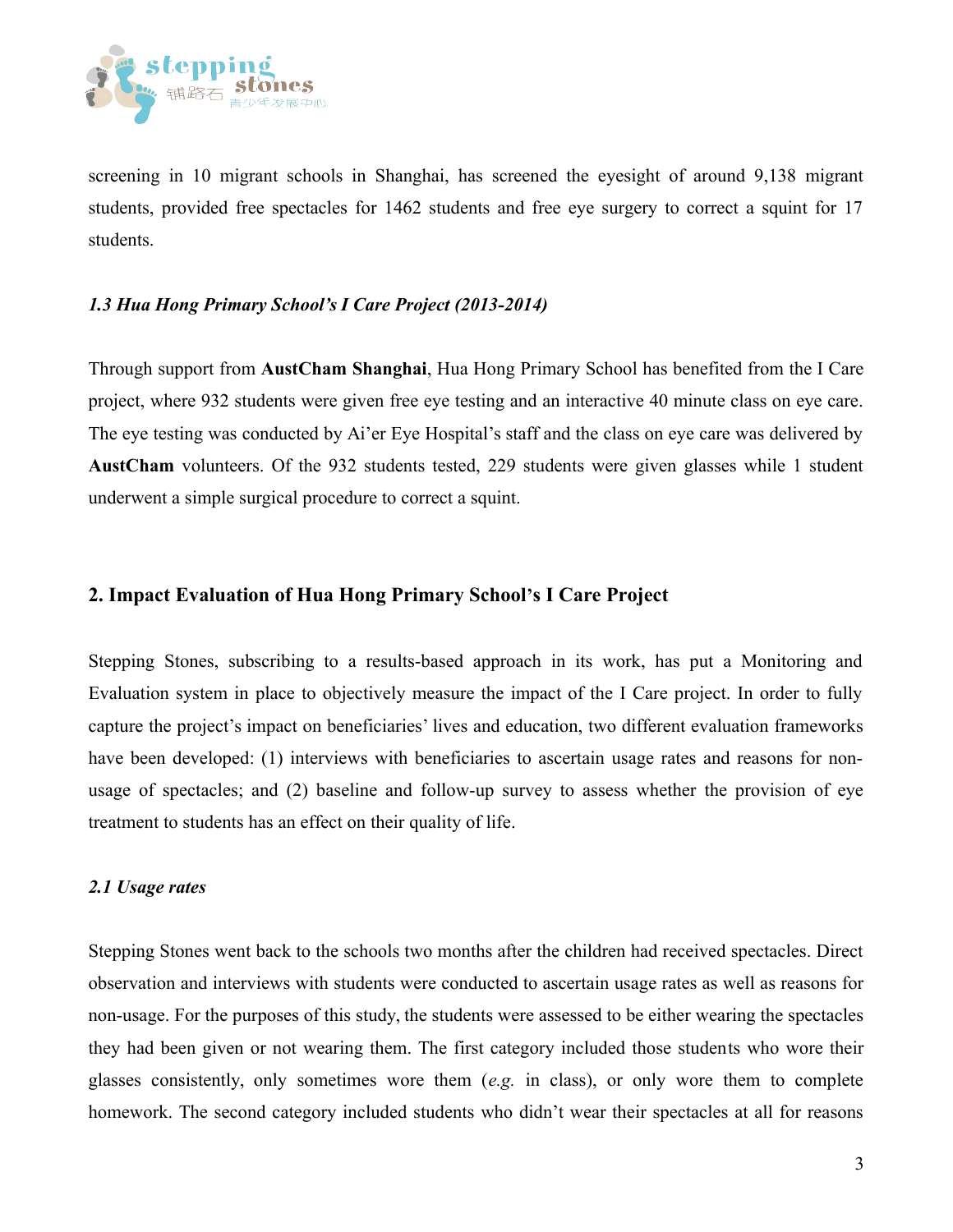

discussed below.



**Figure 1: Students' usage of provided spectacles by grade**

As can be seen from Figure 1, children in the lower grades tend to use spectacles less frequently than children in higher grades. That is, the older the child, the higher the rate of spectacles usage. As many as half of the children in Grades 1 and  $2 - 37\%$  and 50% respectively - did not wear glasses at the time of our visit compared to only a much smaller percentage in Grades 3, 4 and  $5 - 19\%$ ,  $13\%$ , and  $11\%$ respectively.

While we do not have the data at this point, it would be interesting in the future to do some research into why there is a difference in the usage rates between younger and slightly older children. A possible hypothesis may be that children in Grades 1 and 2 are too young to be expected to wear spectacles regularly. One way in which usage can be increased in such young children could be for parents and caregivers to play a more positive role. However, of the 54 children who did not wear the glasses provided by the project, 12 of them (22%) cited their parents not wanting them to as the reason. This figure increased to 38% when the  $1<sup>st</sup>$  and  $2<sup>nd</sup>$  Graders were taken alone. In fact, interviews with parents and teachers have revealed a misconception in this community that giving spectacles to a child can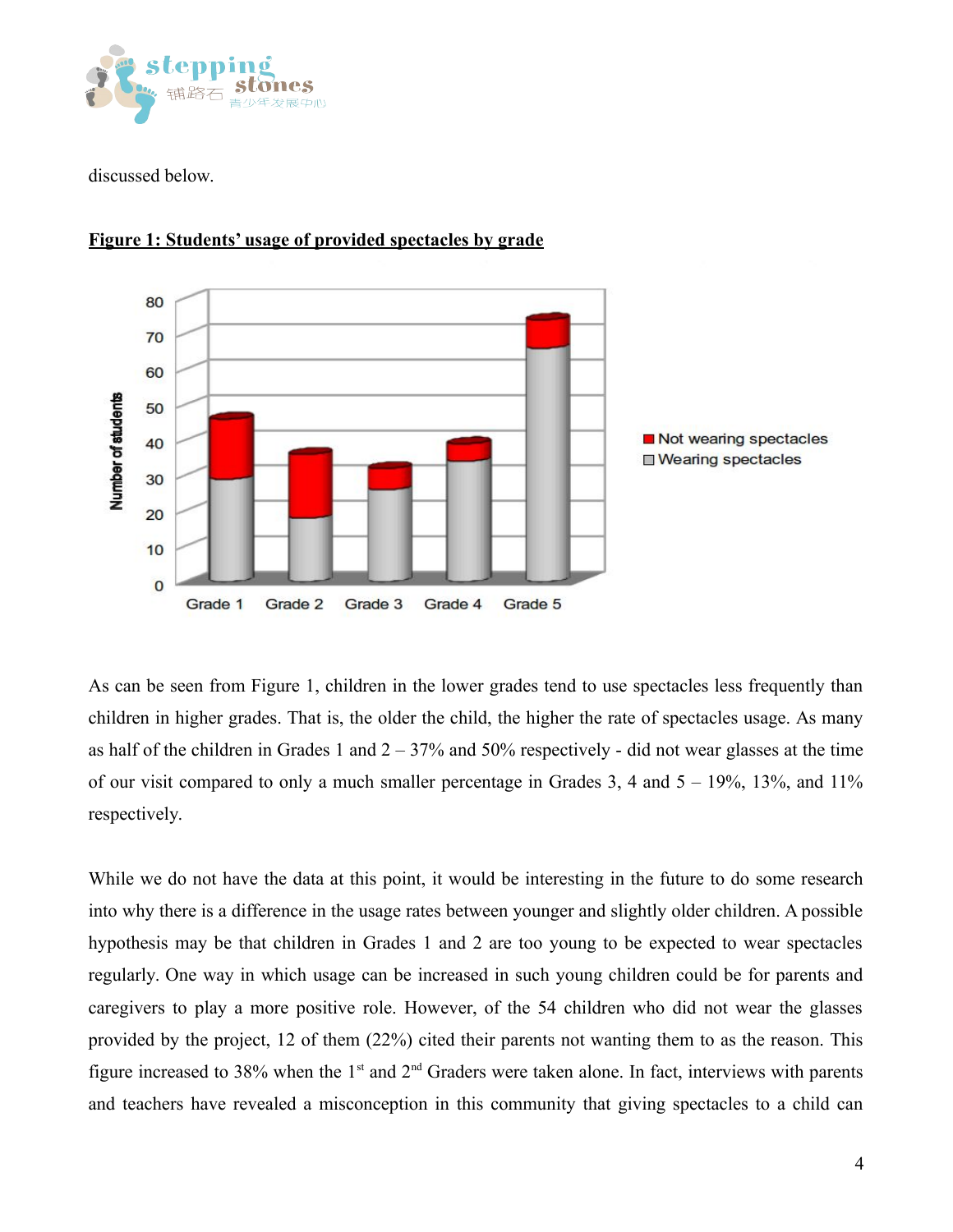

hinder the eventual improvement of their eyesight as the child grows older, and some parents have expressed concerns about the child's appearance if the child wears glasses. The other reasons given ranged from inability to see clearly and dizziness when wearing spectacles to simply forgetting to wear them.

# *2.2. Quality of life*

As previously noted, eye problems in school children are detrimental to their quality of life and can severely constrain their learning prospects. Baseline and follow up questionnaires were completed by the 109 children who were known to be regularly wearing the spectacles provided by the project. The questionnaires asked the children to self-report on a number of indicators in several categories – comfort of seeing objects at a distance such as bus numbers and street signs; daily activities such as watching TV and locating a dropped object; and academic orientated tasks such as reading from the blackboard – firstly before receiving the spectacles and again after a period of two months, enabling an assessment of how the spectacles, providing they are worn, may affect quality of life of individuals.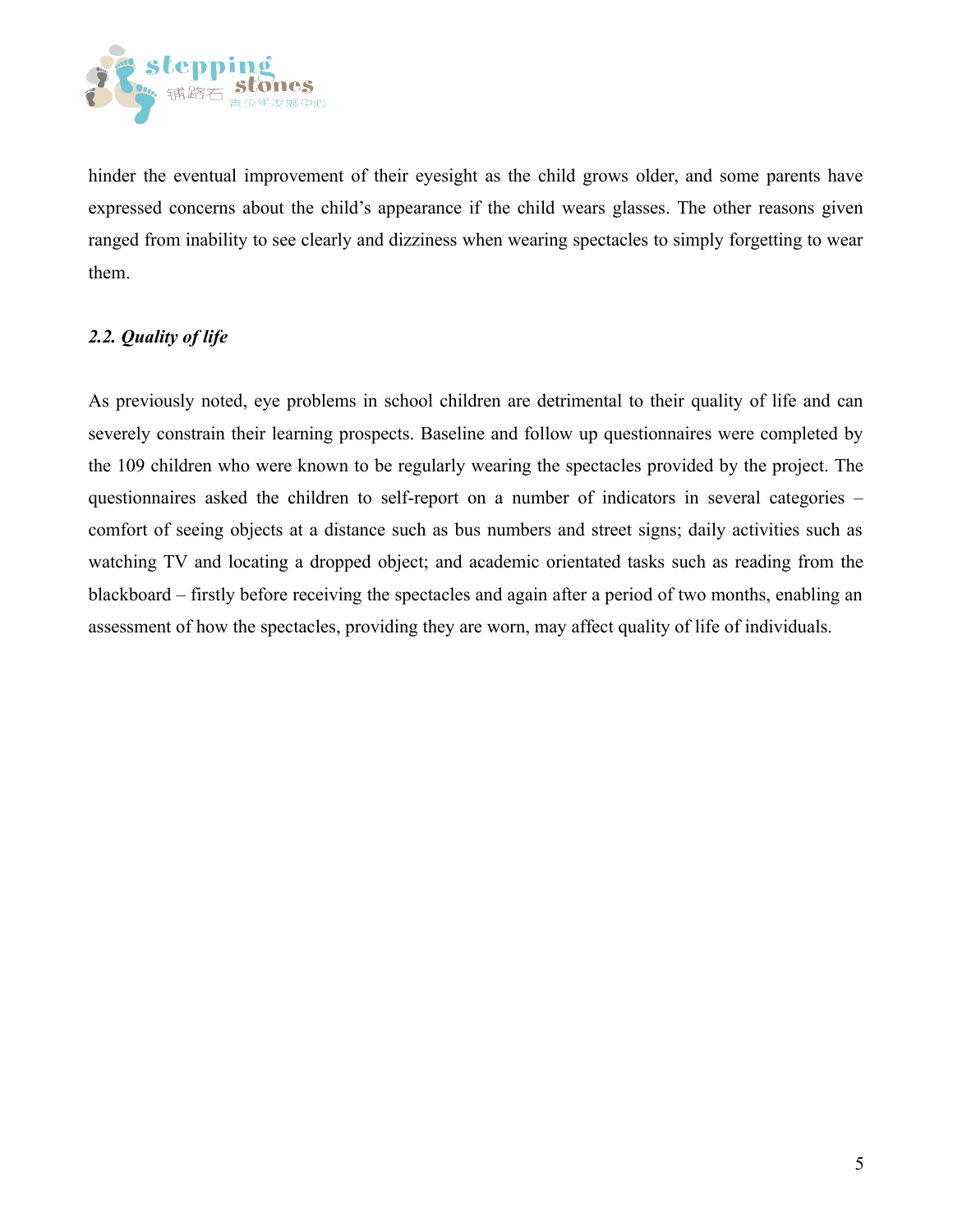



#### **Figure 2 – Comfort of seeing objects at a distance**

Figure 2 compares the baseline and follow-up results of the questions concerning seeing at a distance. Children were asked to rate their ability to successfully perform the five common tasks shown in the graph as 'easy', 'quite difficult', 'difficult' or 'impossible'.

Prior to receiving spectacles no more than 53% of the children found any of the tasks 'easy' to do. The graph clearly shows that, after receiving spectacles, these figures rose significantly. The largest increases were in those finding it 'easy' to read the time from a wall clock - which just 39% of the children found easy to do before receiving spectacles - and to read bus numbers, both of which rose by over 30 percentage points. The smallest, although still significant, change in finding a task easy was in recognizing a person from across the road, which rose by 22 percentage points.

Although the change in the percentage of children finding each of the tasks difficult or impossible was less dramatic, there was still a marked change for the better (*i.e.* a decrease) of at least 5 percentage points for each task and in the case of being able to read bus numbers a drop of 12 percentage points.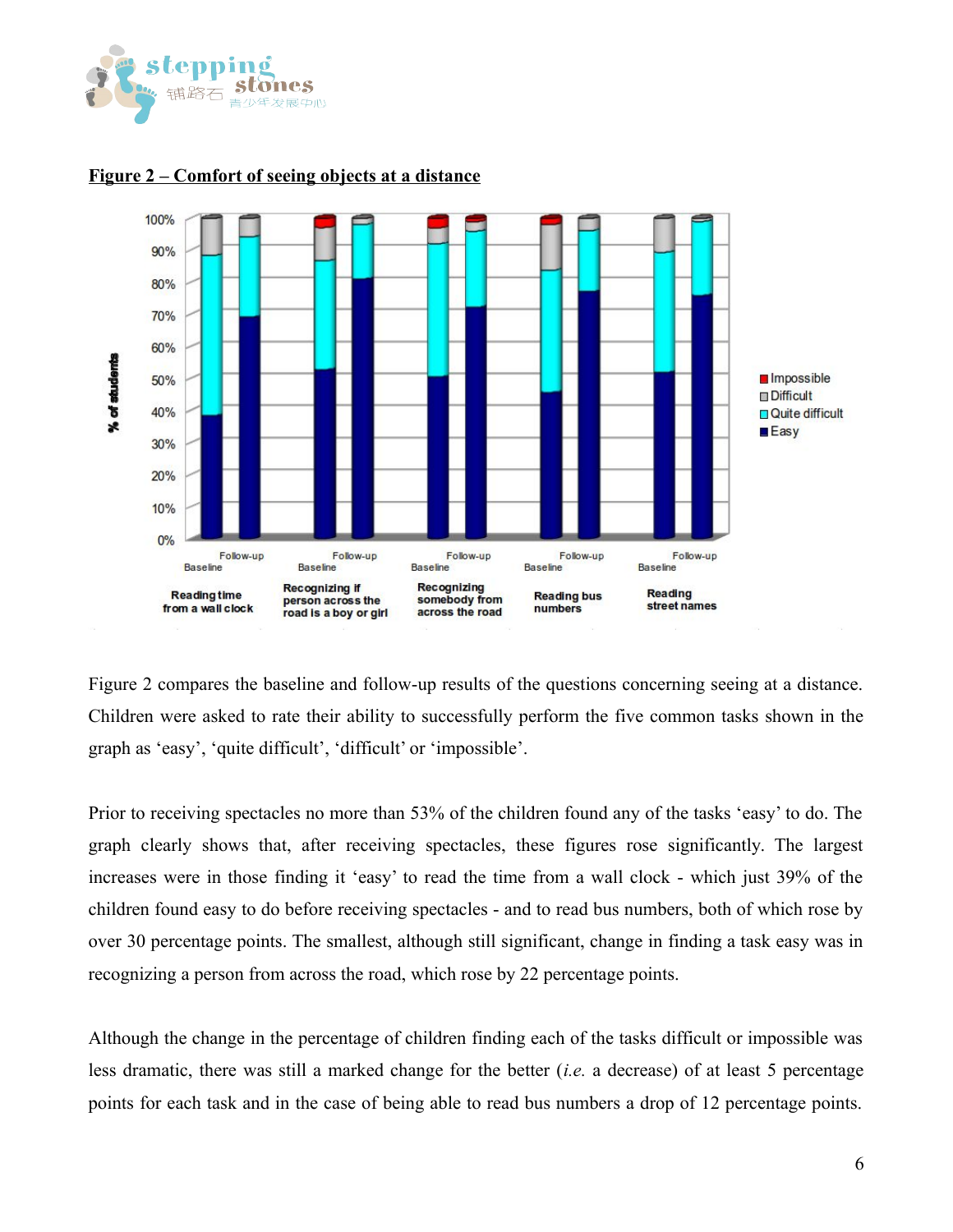

After receiving glasses almost 100% of the children found it easy or merely 'quite difficult' (as compared to 'difficult' or 'impossible') to recognize if a person across the road is a boy or a girl and to read street names.





Figure 3 compares baseline and follow-up data for questions concerning the performance of everyday tasks such as watching TV and using the stairs.

Similarly to the previous section concerning seeing at a distance, the percentage of children finding tasks 'easy' rose considerably in the follow-up questionnaire. The largest increase was reported in watching TV where the number of children finding it easy rose by 32 percentage points to over three quarters of the total. A similar change occurred with using a computer which rose by 28 percentage points to 83% and locating a dropped object which rose by 30 percentage points respectively to 75%.

Although the baseline figure for the percentage of children finding it impossible or difficult to perform each of the tasks was already quite low (less than 10% in all cases except for locating a dropped object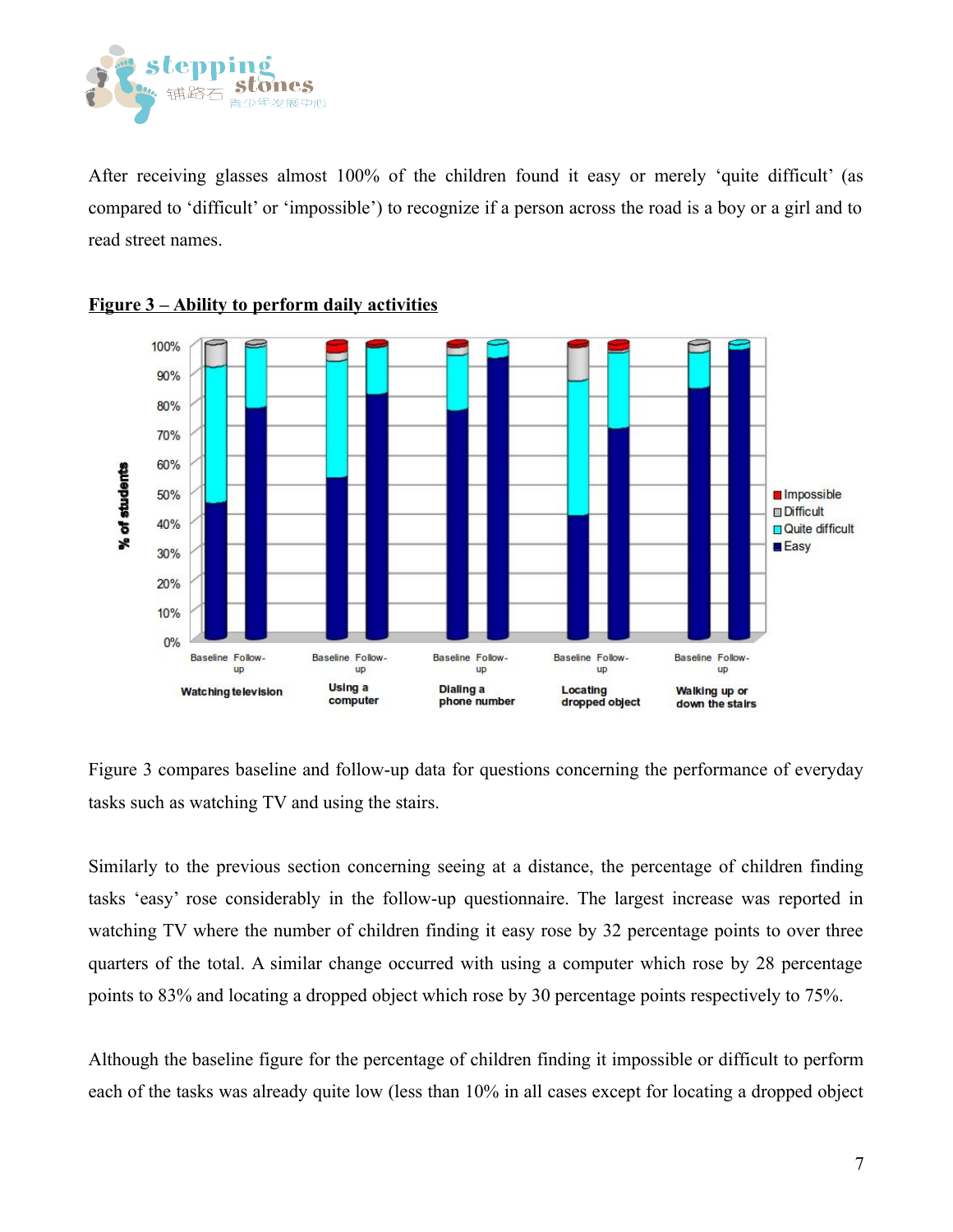

which was 12.4%), it is worth noting that in the case of dialling a phone number and walking up or down stairs this was reduced to zero in the follow-up questionnaire.

As with the previous graph, the percentage of children finding each task 'quite difficult' decreased and for most of the categories was at least halved. The data suggests that wearing spectacles is likely to be making a significant impact on the children's day to day lives and helping to remove barriers to both their involvement in school and their overall quality of life.



# **Figure 4 –Ability to perform academic oriented tasks**

Figure 4 shows how the children who were regularly wearing spectacles rated their ability to perform three 'academic-orientated' tasks - read a book at arm's length; copy from the blackboard; drawing or crafting - before and after receiving them. As before, they were asked whether they found these tasks 'easy', 'quite difficult', 'difficult' or 'impossible'. As seen previously for seeing objects at a distance and performing daily activities, the percentage of children finding each of the tasks 'easy' rose significantly in the follow up survey. The most notable change was in the children's ability to copy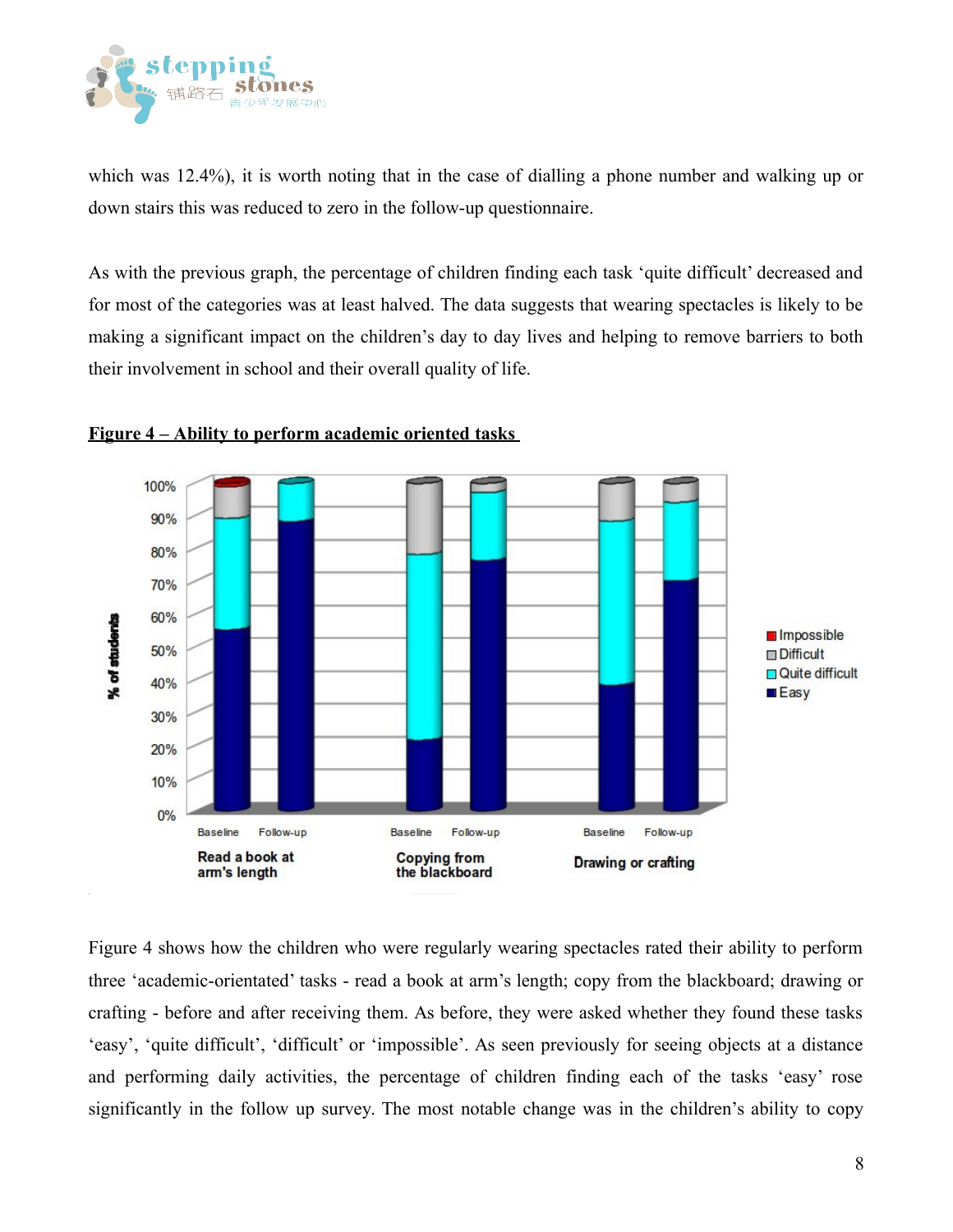

from the blackboard – the percentage finding it easy rose from 22% to 76% in the follow-up survey, an increase of almost 55 percentage points. This suggests that wearing glasses may provide a significant positive impact on the children's potential to be effective learners in the classroom. The percentage of children finding it 'easy' to read a book at arm's length and drawing/ crafting also rose by 34 percentage points and 33 percentage points respectively.

The numbers of children finding each of the tasks 'difficult' or 'impossible' were significantly reduced. In the case of reading a book at arm's length, 11% of the children found it difficult or impossible before receiving glasses – this figure dropped to 0 after receiving them. For copying from the blackboard this figure fell from 22% to just under 3% and for drawing and crafting from 12% to less than 6%.

Whilst there has been a sizeable increase in the numbers of children finding these academic tasks easy, what is of concern is that a significant minority of students are still finding activities that are of fundamental importance to their success and confidence in the classroom difficult or impossible. For example, despite the overall change for the better, 21% of the children known to be wearing their spectacles still found it quite difficult to copy from the blackboard. A number of factors could be to blame: for example, such difficulties may not be to do with eyesight alone but also the location of their seat in relation to the blackboard, writing ability, ability to decipher a teacher's handwriting and, not least, the subjectivity with which individuals judge a task to be 'easy' or 'difficult'.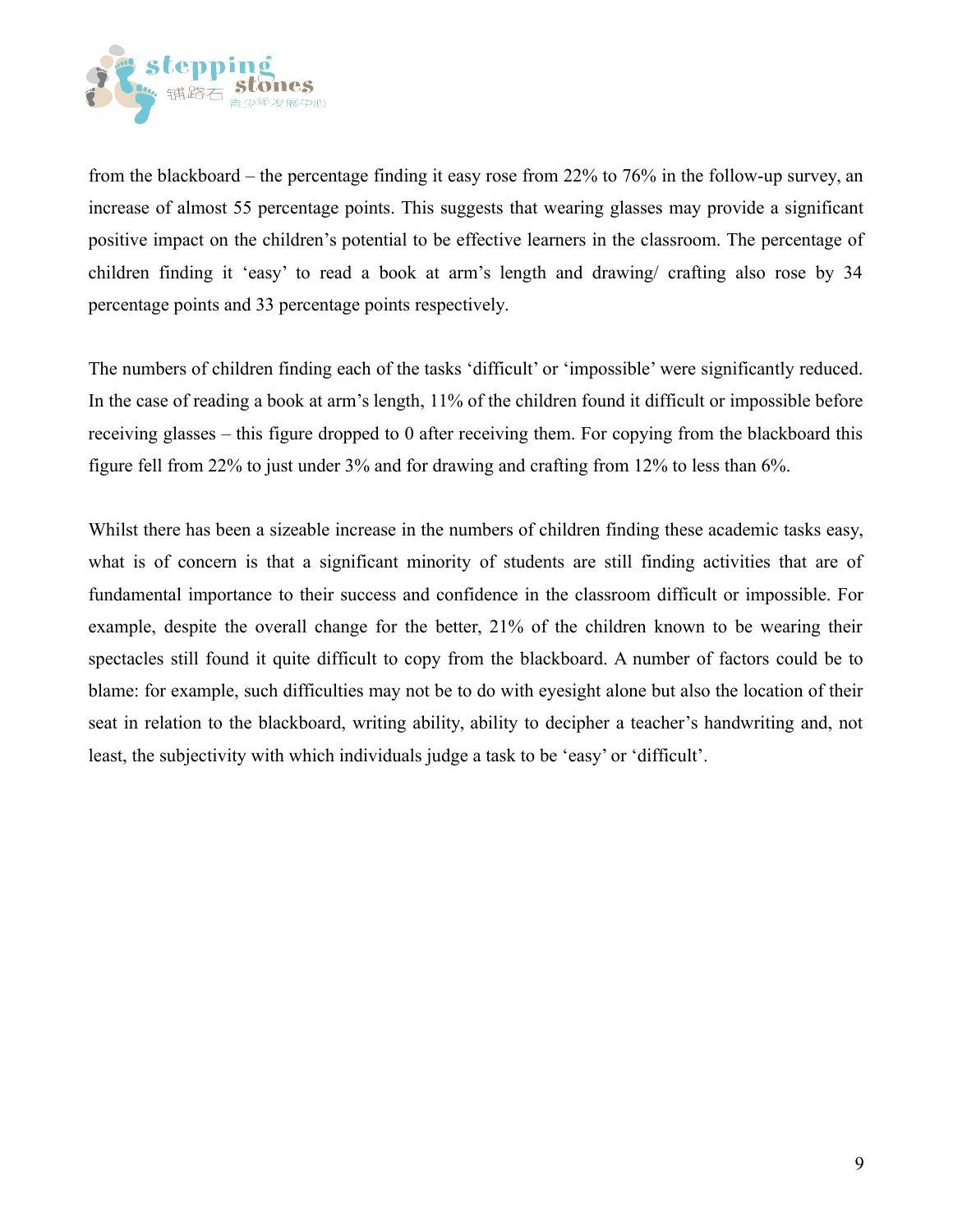



#### **Figure 5 –Children's perceptions of their vision and capacities (baseline survey)**

Figure 5 shows how the children responded to questions concerning their own perceptions of their vision and how it affects them. Before receiving spectacles, the overwhelming majority of the children – 97% - agreed that they were worried about their vision. Almost a quarter of the children (22%) reported that they were afraid to do some activities because of their vision and 28% agreed that they required help to perform some activities because of poor vision. Although the subjectivity of the respondents must be taken into account, this suggests that a large number of students felt anxious and incapacitated to a certain extent because of their vision. The fact that so many of them felt that they needed help *because of their vision* suggests that poor vision was substantially undermining their independence and confidence in their own abilities.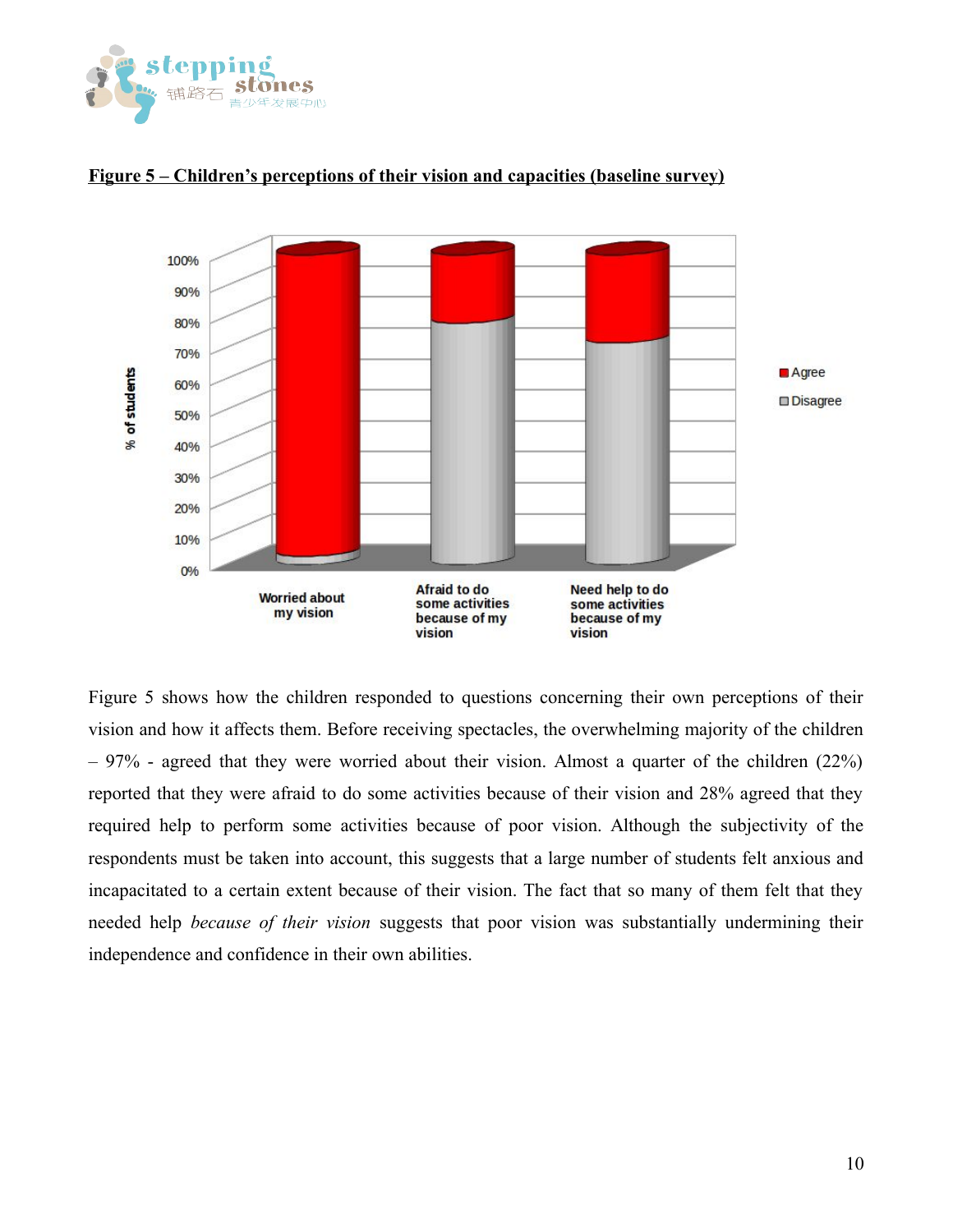



## **Figure 6 –Children's perceptions of their vision and capacities (follow-up survey)**

Figure 6 shows a dramatic improvement in the students' perceptions of their vision. 69% agreed that wearing glasses allowed them to do things they could not do previously. The children's feelings of independence, so important at this young age to building belief in their abilities and the confidence to try new things both in and out of the classroom, also showed a marked improvement. 85% of the students agreed that they 'feel more confident and independent doing activities' since receiving glasses. We can usefully compare this with the 22% of the children who admitted that they need help with some activities and the 28% who were afraid to do some activities due to their vision in the baseline survey to see an overall improvement in the children's confidence in their abilities.

The most noteworthy result in this section is probably the 92% who reported that wearing glasses was helping with their studies. Regardless of what the test scores indicate these results suggest that, overall, the children are likely to feel much more secure and independent in their learning than before receiving the glasses.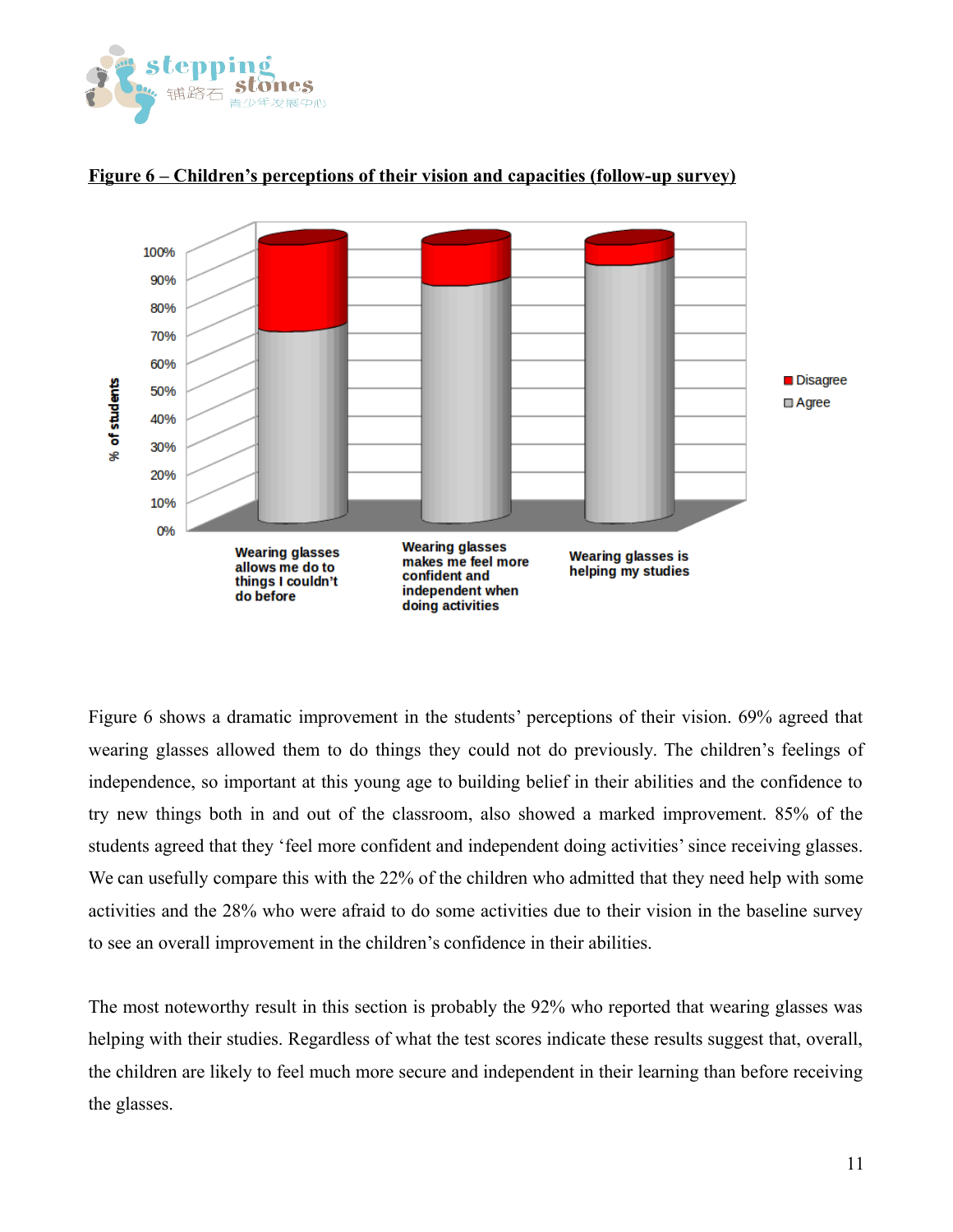



#### **Figure 7 –Children's perceptions of their vision in comparison with their normal-sighted friends**

Finally, Figure 7 shows how the students who received glasses perceived their vision in comparison with their friends who did not need to wear glasses. Whilst only 12% of students felt that their vision was as good as their friends' vision before they received glasses, the follow-up survey indicates that, after receiving glasses, 69% of students felt that their vision was as good as their friends' - an increase of 57 percentage points. Of the 31% of students who still felt that their vision was not as good as their friends', the percentage who felt it was 'a lot' worse was just 4% (of the total). This compares with the 22% of the total who agreed their vision was a lot worse in the baseline survey. The implications for the children's confidence and self esteem are obvious. The results imply that, at least in terms of their own perceptions, receiving glasses has 'levelled the playing field' somewhat for those children.

#### **3. Conclusions**

The results of the evaluation indicate a significant increase in the quality of life of the students wearing the glasses provided by the I Care programme. The students were asked how well they could perform a